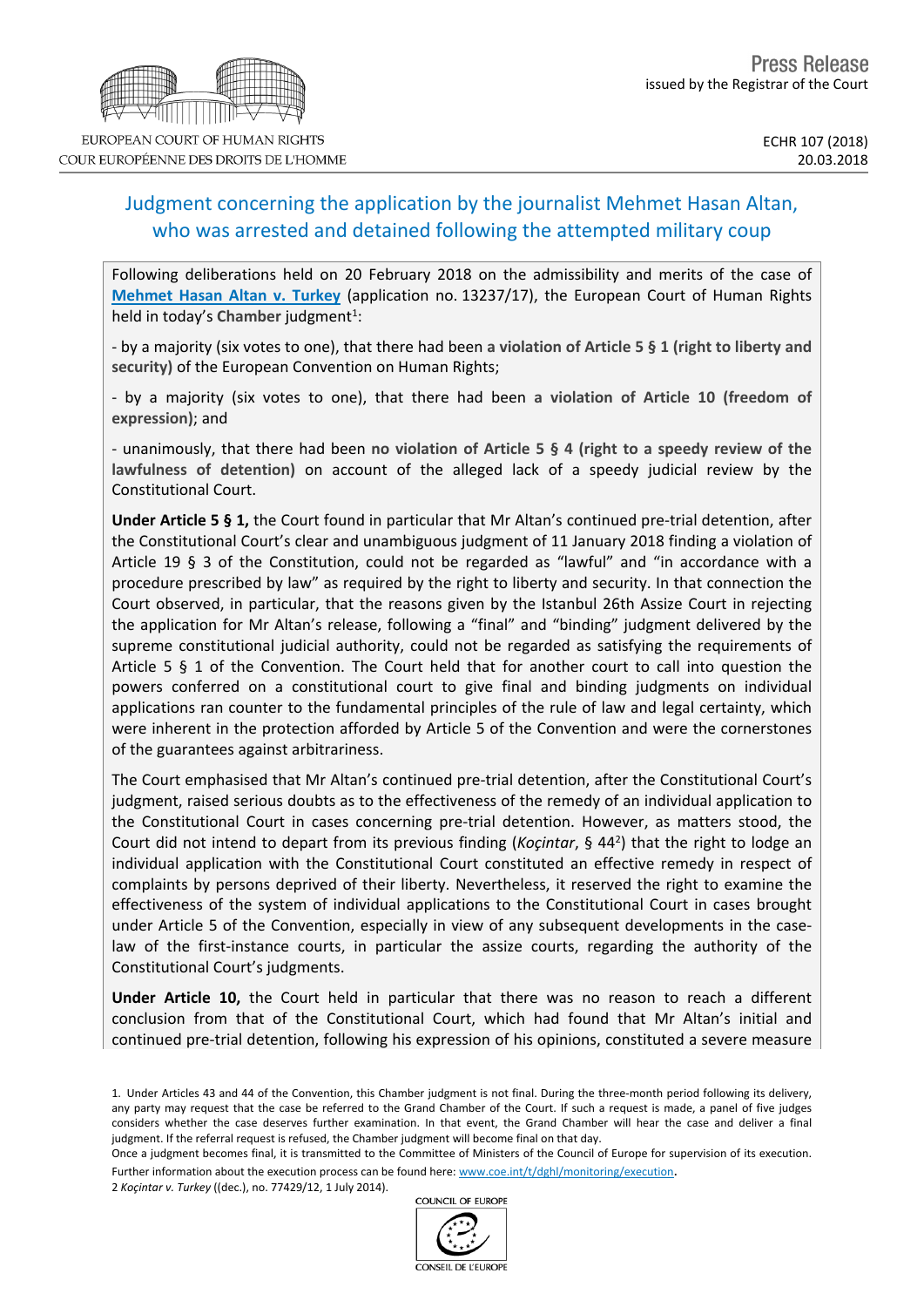that could not be regarded as a necessary and proportionate interference in a democratic society. In that regard, the Court pointed out in particular that criticism of governments and publication of information regarded by a country's leaders as endangering national interests should not attract criminal charges for particularly serious offences such as belonging to or assisting a terrorist organisation, attempting to overthrow the government or the constitutional order or disseminating terrorist propaganda.

**Regarding the complaint under Article 5 § 4 concerning the length of proceedings in the Constitutional Court** (14 months and three days), the Court found that the situation in the present case was exceptional, especially on account of the complexity of the case and the Constitutional Court's current caseload.

Lastly, the Court unanimously rejected the complaint concerning the lawfulness of the applicant's detention in police custody (Article 5 § 3) for failure to exhaust domestic remedies, and also the complaints concerning his lack of access to the investigation file (Article 5 § 4) and the right to compensation for unlawful detention (Article 5 § 5) as being manifestly ill-founded.

# Principal facts

The applicant, Mehmet Hasan Altan, is a Turkish national who was born in 1953. He is currently in detention in Istanbul (Turkey).

Mr Altan is an economics professor and a journalist. Prior to the attempted military coup of 15 July 2016, he presented a political discussion programme on Can Erzincan TV, a television channel that was closed down following the adoption of Legislative Decree no. 668, issued on 27 July 2016.

In the course of a criminal investigation relating to suspected members of FETÖ/PDY ("Gülenist Terror Organisation/Parallel State Structure"), Mr Altan was arrested on 10 September 2016 and taken into police custody on suspicion of having links to the organisation's media wing. On 22 September 2016 he appeared before the Istanbul 10th Magistrate's Court and was placed in pre-trial detention. On various dates Mr Altan applied without success to be released pending trial. On 8 November 2016 Mr Altan lodged an individual application with the Constitutional Court.

On 14 April 2017 the Istanbul public prosecutor filed an indictment with the Istanbul Assize Court in respect of several individuals including Mr Altan, in particular accusing them, under Articles 309, 311 and 312 in conjunction with Article 220 § 6 of the Criminal Code, of attempting to overthrow the constitutional order, the Turkish Grand National Assembly and the government by force and violence, and of committing offences on behalf of a terrorist organisation without being members of it.

On 11 January 2018 the Constitutional Court gave judgment, holding that there had been a violation of the right to liberty and security and the right to freedom of expression and of the press. Despite the Constitutional Court's judgment, the Istanbul Assize Court rejected Mr Altan's subsequent application for release.

On 16 February 2018 the Istanbul 26th Assize Court sentenced Mr Altan to aggravated life imprisonment for attempting to overthrow the constitutional order.

# Complaints, procedure and composition of the Court

Relying on Article 5 § 1 (right to liberty and security), Mr Altan complained that his initial pre-trial detention and its continuation were arbitrary and that there was no evidence grounding a suspicion that he had committed a criminal offence. He also complained that insufficient reasons had been given for the judicial decisions ordering and extending his detention.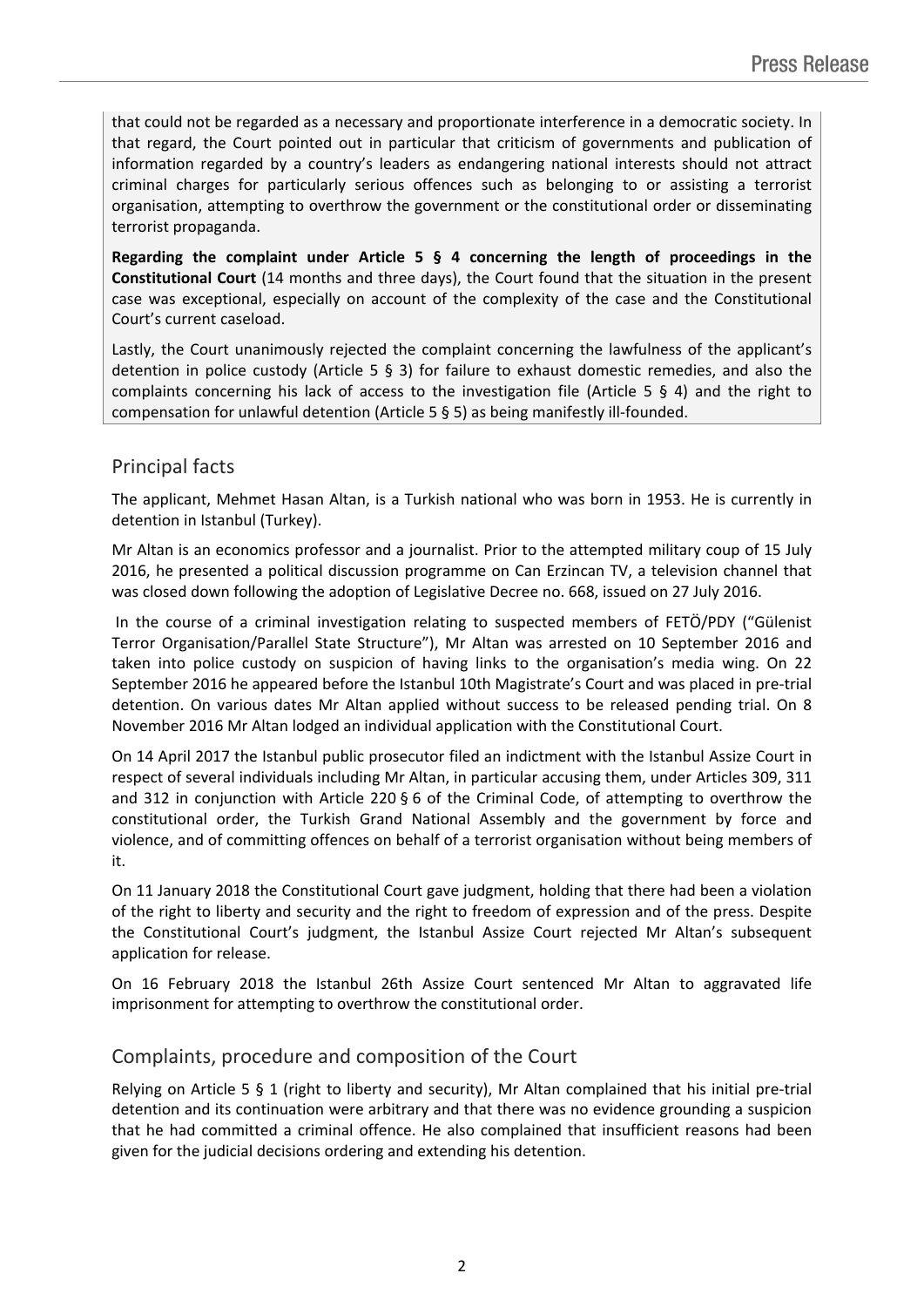Relying on Article 5 § 4 (right to a speedy review of the lawfulness of detention), Mr Altan submitted that the proceedings in the Constitutional Court had failed to observe the requirement of "speediness".

Under Articles 10 (freedom of expression) and 17 (prohibition of abuse of rights), Mr Altan complained of a breach of his right to freedom of expression on account of his initial and continued pre-trial detention. The Court decided to examine this part of the application under Article 10 alone.

Mr Altan also relied on Article 5 §§ 3 (lawfulness of detention in police custody), 4 (lack of access to the investigation file) and 5 (right to compensation for unlawful detention), and Article 18 (limitation on use of restriction of rights) in conjunction with Articles 5 and 10 of the Convention.

The application was lodged with the European Court of Human Rights on 12 January 2017.

Judgment was given by a Chamber of seven judges, composed as follows:

Robert **Spano** (Iceland), *President*, Paul **Lemmens** (Belgium), Ledi **Bianku** (Albania), Nebojša **Vučinić** (Montenegro), Valeriu **Griţco** (the Republic of Moldova), Jon Fridrik **Kjølbro** (Denmark), and Ergin **Ergül** (Turkey)*,* ad hoc *judge*,

and also Stanley **Naismith**, *Section Registrar.*

## Decision of the Court

## Article 5 § 1 (right to liberty and security)

The Court found that there had been a **violation of Article 5 § 1** for the following reasons.

### *1. The Constitutional Court's judgment<sup>3</sup>*

Mr Altan had lodged an individual application with the Constitutional Court, which had held that the investigating authorities had been unable to demonstrate any factual basis that might indicate that he had been acting in accordance with the aims of FETÖ/PDY or with the purpose of preparing the ground for a possible military coup. On the basis of the evidence presented by the prosecution, the Constitutional Court had held that there were no strong indications that Mr Altan had committed the offences with which he was charged.<sup>4</sup> With regard to the application of Article 15 of the Constitution (providing for the suspension of the exercise of fundamental rights and freedoms in the event of war, general mobilisation, a state of siege or a state of emergency), the Constitutional Court had concluded that the right to liberty and security would be meaningless if it were accepted that people could be placed in pre-trial detention without any strong evidence that they had committed a criminal offence. In the Constitutional Court's view, Mr Altan's deprivation of liberty was therefore disproportionate to the strict exigencies of the situation.

Accordingly, the Court observed that it had been established by the Constitutional Court that Mr Altan had been placed and kept in pre-trial detention in breach of Article 19 § 3 of the Constitution.<sup>5</sup> In the Court's view, that conclusion amounted in substance to an acknowledgment that Mr Altan's deprivation of liberty had contravened Article 5 § 1 of the Convention, and the Court endorsed the Constitutional Court's findings.

<sup>3</sup> Delivered on 11 January 2018 and published in the Official Gazette on 19 January 2018.

<sup>4</sup> See §§ 142-48 of the Constitutional Court's judgment.

<sup>5</sup> See § 150 of the Constitutional Court's judgment.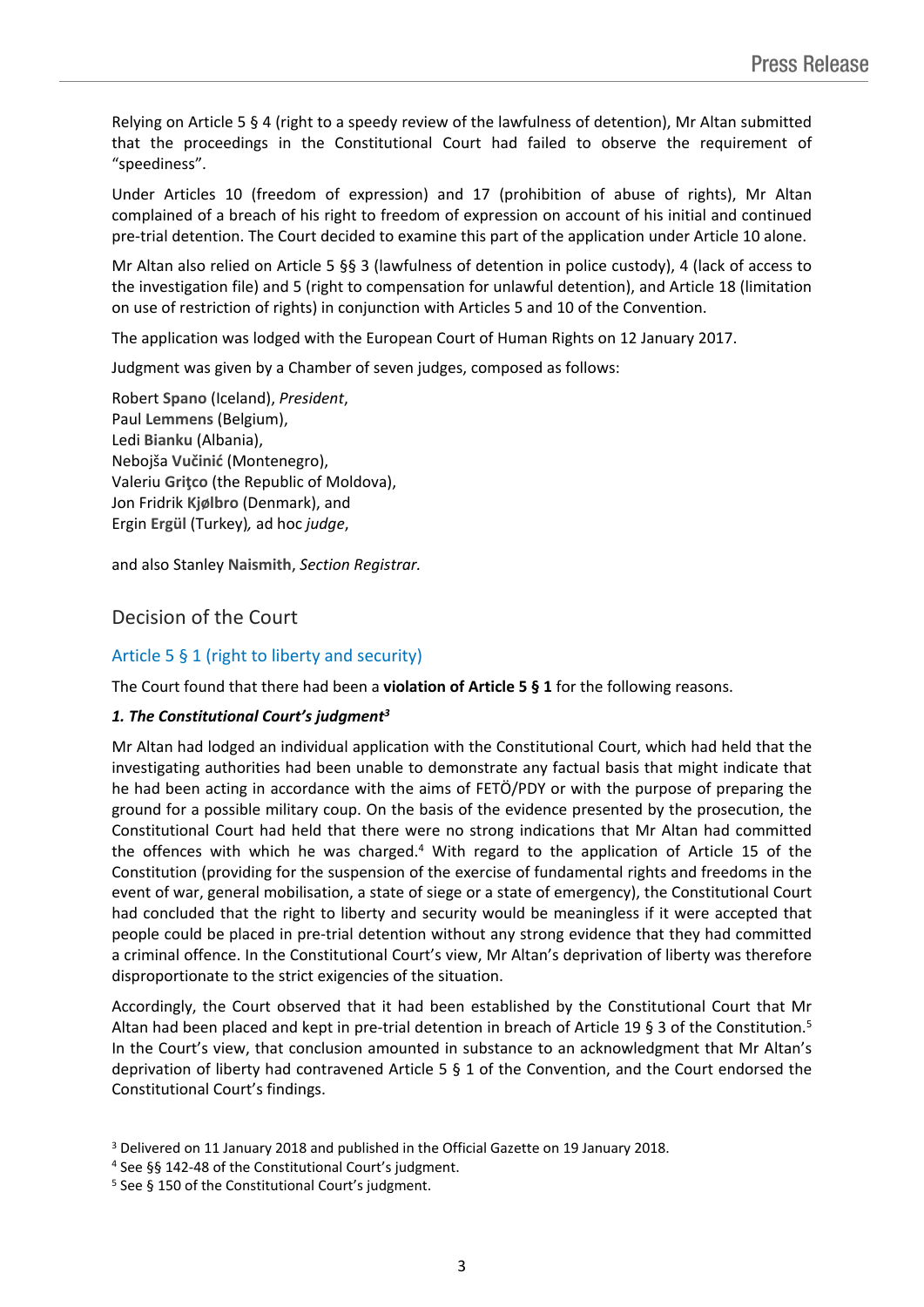### *2. Applications for release following the Constitutional Court's judgment*

Following the Constitutional Court's judgment, the Istanbul 26th and 27th Assize Courts had refused to release Mr Altan, holding that the Constitutional Court had not had jurisdiction to assess the evidence in the case file and that its judgment had therefore not been in compliance with the law, and also that ordering Mr Altan's immediate release on the basis of that judgment would run counter to the general principles of law, the independence of the judiciary, the principle that no authority could give instructions to the courts, and the right to a court.

The Court could not accept the 26th Assize Court's argument that the Constitutional Court should not have assessed the evidence in the case file. To hold otherwise would amount to maintaining that the Constitutional Court could have examined Mr Altan's complaint concerning the lawfulness of his initial and continued pre-trial detention without considering the substance of the evidence produced against him. The Court also pointed out that prior to the Constitutional Court's judgment, the Government had explicitly urged the Court to reject Mr Altan's application for failure to exhaust domestic remedies, on the grounds that his individual application to the Constitutional Court was still pending.<sup>6</sup> That argument had backed up the Government's view that an individual application to the Constitutional Court was an effective remedy for the purposes of Article 5 of the Convention. Such a position was, moreover, consistent with the Court's findings in the case of *Koçintar v. Turkey*. 7 To put it briefly, the Court found that this argument by the Government could only be interpreted as meaning that under Turkish law, if the Constitutional Court had ruled that an applicant's pre-trial detention was in breach of the Constitution, the response by the courts with jurisdiction to rule on the issue of pre-trial detention must necessarily entail releasing him, unless new grounds and evidence justifying his continued detention were put forward. However, in the event, the 26th Assize Court had rejected the application for Mr Altan's release following the Constitutional Court's judgment of 11 January 2018 by interpreting and applying domestic law in a manner departing from the approach indicated by the Government before the Court. The Court moreover observed that the reasons given by the Istanbul 26th Assize Court in rejecting the application for the applicant's release, following a "final" and "binding" judgment delivered by the supreme constitutional judicial authority, could not be regarded as satisfying the requirements of Article 5 § 1 of the Convention. For another court to call into question the powers conferred on a constitutional court to give final and binding judgments on individual applications ran counter to the fundamental principles of the rule of law and legal certainty, which were inherent in the protection afforded by Article 5 of the Convention and were the cornerstones of the guarantees against arbitrariness. Thus, although the Constitutional Court had transmitted its judgment to the Assize Court so that it could take the necessary action, the Assize Court had resisted the Constitutional Court by refusing to release Mr Altan, with the result that the violation found by the Constitutional Court had not been redressed. The Court also observed that the case file disclosed no new grounds or evidence showing that the basis for the detention had changed following the Constitutional Court's judgment. It noted in particular that the Government had not demonstrated that the evidence purportedly available to the 26th Istanbul Assize Court justifying the strong suspicion against the applicant had in fact been any different from the evidence examined by the Constitutional Court.

Accordingly, the Court found that Mr Altan's continued pre-trial detention, after the Constitutional Court had given its clear and unambiguous judgment finding a violation of Article 19 § 3 of the Constitution, could not be regarded as "lawful" and "in accordance with a procedure prescribed by law" as required by the right to liberty and security.

### *3. The derogation by Turkey*

<sup>6</sup> See § 105 of the Court's judgment (*Mehmet Hasan Altan v. Turkey*) for further details.

<sup>7</sup> *Koçintar v. Turkey* ((dec.), no. 77429/12, 1 July 2014).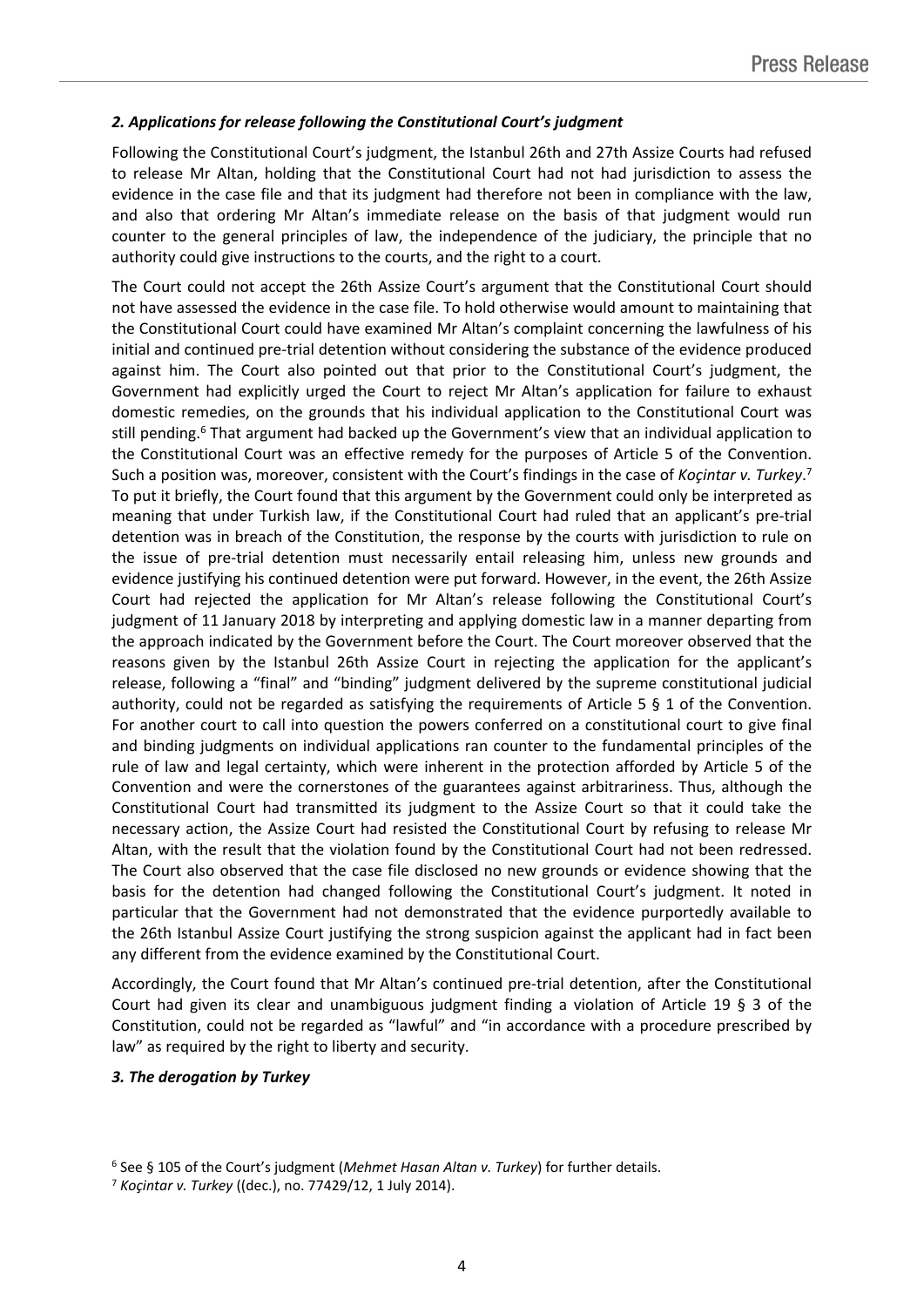The Court accepted that the notice of derogation by Turkey satisfied the formal requirement laid down in Article 15 § 3 of the Convention, namely to keep the Secretary General of the Council of Europe fully informed of the measures taken by way of derogation from the Convention and the reasons for them. It reiterated that under Article 15 of the Convention, any High Contracting Party had the right, in time of war or public emergency threatening the life of the nation, to take measures derogating from its obligations under the Convention, other than those listed in paragraph 2 of that Article, provided that such measures were strictly proportionate to the exigencies of the situation and that they did not conflict with other obligations under international law. It observed that the Constitutional Court, having examined from a constitutional perspective the facts leading to the declaration of a state of emergency, had concluded that the attempted military coup had posed a severe threat to the life and existence of the nation. In the light of the Constitutional Court's findings and all the other material available to it, the Court likewise considered that the attempted military coup had disclosed the existence of a "public emergency threatening the life of the nation" within the meaning of the Convention.

As to whether the measures taken in the present case had been strictly required by the exigencies of the situation, the Court considered, having regard to Article 15 of the Convention and the derogation by Turkey, that, as the Constitutional Court had found, a measure entailing pre-trial detention that was not "lawful" and had not been effected "in accordance with a procedure prescribed by law" on account of the lack of reasonable suspicion could not be said to have been strictly required by the situation.

## *4. Effectiveness of the remedy of an individual application*

The Court emphasised that Mr Altan's continued pre-trial detention, even after the Constitutional Court's judgment, as a result of the decisions delivered by the Istanbul 26th Assize Court, raised serious doubts as to the effectiveness of the remedy of an individual application to the Constitutional Court in cases concerning pre-trial detention. However, as matters stood, the Court did not intend to depart from its previous finding that the right to lodge an individual application with the Constitutional Court constituted an effective remedy in respect of complaints by persons deprived of their liberty under Article 19 of the Constitution (*Koçintar*, § 44). Nevertheless, it reserved the right to examine the effectiveness of the system of individual applications to the Constitutional Court in relation to applications under Article 5 of the Convention, especially in view of any subsequent developments in the case-law of the first-instance courts, in particular the assize courts, regarding the authority of the Constitutional Court's judgments. In that regard, it would be for the Government to prove that that remedy was effective, both in theory and in practice.

## *5. Mr Altan's complaint that insufficient reasons were given for the judicial decisions ordering and extending his pre-trial detention*

The Court held unanimously that there was no need for a separate examination of this complaint, in view of its finding under Article 5 § 1 of the Convention.

## Article 5 § 4 (lack of a speedy judicial review by the Constitutional Court)

The proceedings concerning Mr Altan's individual application to the Constitutional Court had lasted 14 months and three days. The Court considered that in normal circumstances, such a period could not be regarded as "speedy".<sup>8</sup> However, it observed that Mr Altan's application to the Constitutional Court had been a complex one, being one of the first of a series of cases raising new and complicated issues concerning the right to liberty and security and freedom of expression under the state of emergency following the attempted military coup. Moreover, bearing in mind the Constitutional Court's caseload following the declaration of a state of emergency, the Court noted

<sup>8</sup> See, among other authorities, *G.B. v. Switzerland*, no. 27426/95, §§ 28-39, 30 November 2000, and *Khudobin v. Russia*, no. 59696/00, §§ 115-24, ECHR 2006-XII (extracts).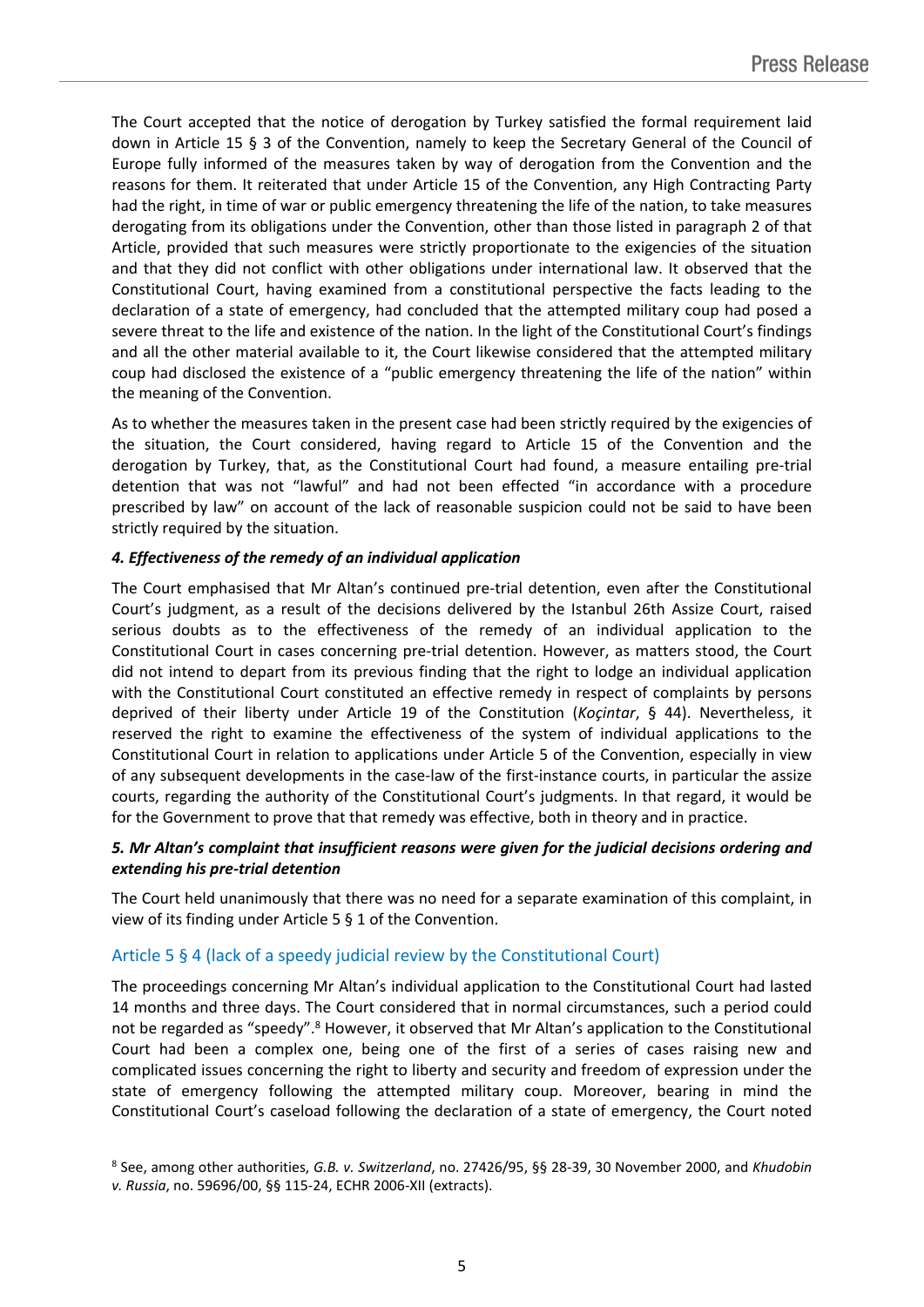that this was an exceptional situation. Accordingly, although the duration of 14 months and three days before the Constitutional Court could not be described as "speedy" in an ordinary context, in the specific circumstances of the case **the Court found that there had been no violation of Article 5 § 4 of the Convention.**

The Court pointed out, however, that that conclusion did not mean that the Constitutional Court had carte blanche when dealing with any similar complaints raised under Article 5 § 4 of the Convention. In accordance with Article 19 of the Convention, the Court retained its ultimate supervisory jurisdiction for complaints submitted by other applicants alleging that, after lodging an individual application with the Constitutional Court, they had not had a speedy judicial decision concerning the lawfulness of their detention.

## Article 10 (freedom of expression)

The Court found, in the light of the Constitutional Court's judgment of 11 January 2018, that Mr Altan's pre-trial detention had constituted an "interference" with his right to freedom of expression; that it had been prescribed by the relevant provisions of the Criminal Code and the Code of Criminal Procedure ("the CCP"); and that it had pursued the legitimate aims of preventing disorder and crime.

The Court could see no reason to reach a different conclusion from the Constitutional Court, which had found that Mr Altan's initial and continued pre-trial detention, following his expression of his opinions, had constituted a severe measure that could not be regarded as a necessary and proportionate interference in a democratic society for the purposes of Articles 26 and 28 of the Constitution. Finding that the judges concerned had not shown that depriving Mr Altan of his liberty had met a pressing social need, the Constitutional Court had held that in so far as his detention had not been based on any concrete evidence other than his articles and comments, it could have had a chilling effect on freedom of expression and of the press. The Court also referred to its own conclusions under Article 5 § 1 of the Convention.

While taking into account the circumstances surrounding the cases brought before it, in particular the difficulties facing Turkey in the aftermath of the attempted military coup, the Court observed that one of the principal characteristics of democracy was the possibility it offered of resolving problems through public debate. It had emphasised on many occasions that democracy thrived on freedom of expression. In that context, the existence of a "public emergency threatening the life of the nation" must not serve as a pretext for limiting freedom of political debate, which was at the very core of the concept of a democratic society. In the Court's view, even in a state of emergency – which, as the Constitutional Court had noted, was a legal regime whose aim was to restore the normal regime by guaranteeing fundamental rights – the Contracting States should bear in mind that any measures taken should seek to protect the democratic order from the threats to it, and every effort should be made to safeguard the values of a democratic society, such as pluralism, tolerance and broadmindedness. Moreover, criticism of governments and publication of information regarded by a country's leaders as endangering national interests should not attract criminal charges for particularly serious offences such as belonging to or assisting a terrorist organisation, attempting to overthrow the government or the constitutional order or disseminating terrorist propaganda. Even where such serious charges had been brought, pre-trial detention should only be used as an exceptional measure of last resort when all other measures had proved incapable of fully guaranteeing the proper conduct of proceedings. Should that not be the case, the national courts' interpretation could not be regarded as acceptable. Lastly, the pre-trial detention of anyone expressing critical views produced a range of adverse effects, both for the detainees themselves and for society as a whole, since the imposition of a measure entailing deprivation of liberty, as in the present case, would inevitably have a chilling effect on freedom of expression by intimidating civil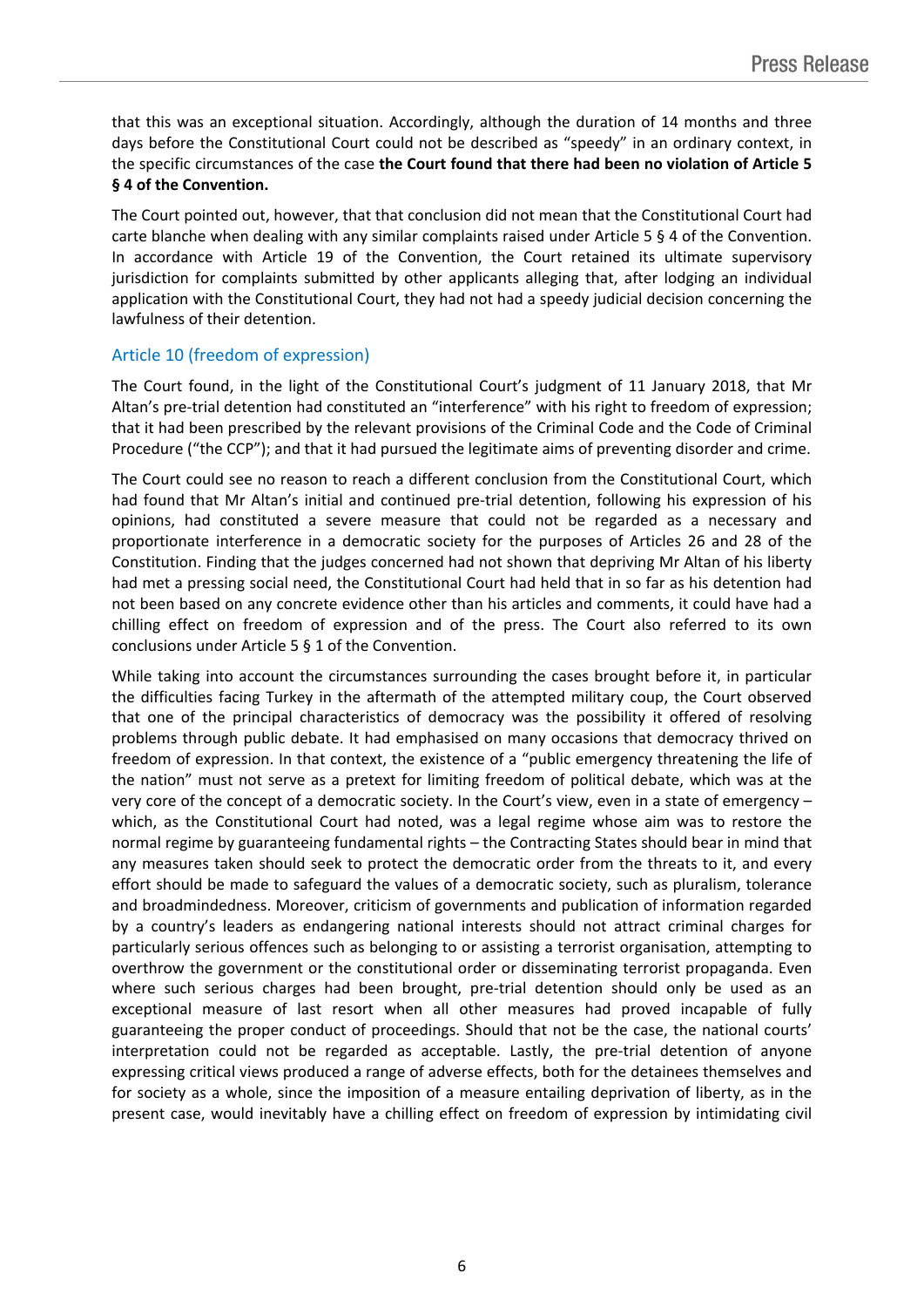society and silencing dissenting voices, $9$  and a chilling effect of that kind could be produced even when the detainee was subsequently acquitted.

With regard to the derogation by Turkey, in the absence of any strong reasons to depart from its assessment concerning the application of Article 15 in relation to Article 5 § 1 of the Convention, the Court found that its conclusions were also valid in the context of its examination under Article 10.

### **The Court therefore held that there had been a violation of Article 10 of the Convention.**

### Article 18 (limitation on use of restriction of rights)

The Court held unanimously that there was no need for a separate examination of the complaint under Article 18 of the Convention (limitation on use of restriction of rights).

### Complaints declared inadmissible

#### *Article 5 § 3 (lawfulness of detention in police custody)*

Regarding complaints about the lawfulness and duration of detention in police custody, the Turkish legal system provided two remedies: an objection with a view to securing release from custody (Article 91 § 5 of the CCP) and a compensation claim against the State (Article 141 § 1 (a) of the CCP). Mr Altan had lodged an objection seeking his release from police custody and had therefore availed himself of the remedy provided for in Article 91 § 5 of the CCP. However, he had not brought a compensation claim under Article 141 § 1 (a) of the CCP. In that connection the Court noted that where there were doubts as to a domestic remedy's effectiveness and prospects of success – as Mr Altan had maintained – the remedy in question had to be attempted. The Court therefore rejected the complaint concerning his detention in police custody for failure to exhaust domestic remedies (Article 35 §§ 1 and 4 of the Convention). It pointed out, however, that that conclusion in no way prejudiced any subsequent review of the question of the effectiveness of the remedy concerned, and in particular of the domestic courts' ability to develop a uniform, Convention-compliant approach to the application of Article 141 § 1 (a) of the CCP.

### *Article 5 § 4 (lack of access to the investigation file)*

On an unspecified date, the Istanbul public prosecutor had decided, on the basis of Article 3 § 1 (l) of Legislative Decree no. 668, to restrict the suspects' and their lawyers' access to the investigation file. However, first the police, then the public prosecutor and finally the magistrate had put detailed questions about the evidence to Mr Altan, who had been assisted by counsel, and the contents of the questions had been reproduced in the records of the questioning. Although he had not had an unlimited right of access to the evidence, Mr Altan had had sufficient knowledge of the substance of the evidence forming the basis for his pre-trial detention and had thus had the opportunity to properly contest the reasons given to justify the detention. This complaint was therefore manifestly ill-founded (Article 35 §§ 3 (a) and 4 of the Convention).

### *Article 5 § 5 (right to compensation for unlawful detention)*

Mr Altan had been awarded compensation (amounting to approximately 4,500 euros (EUR)) by the Constitutional Court for the violations it had found. The Court held that although this amount was lower than what it would itself have awarded, it could not be regarded as wholly disproportionate either. This complaint was therefore manifestly ill-founded (Article 35 §§ 3 (a) and 4 of the Convention).

### Just satisfaction (Article 41)

The Court held that Turkey was to pay Mr Altan EUR 21,500 in respect of non-pecuniary damage.

<sup>9</sup> See paragraph 235 of the Constitutional Court's judgment.